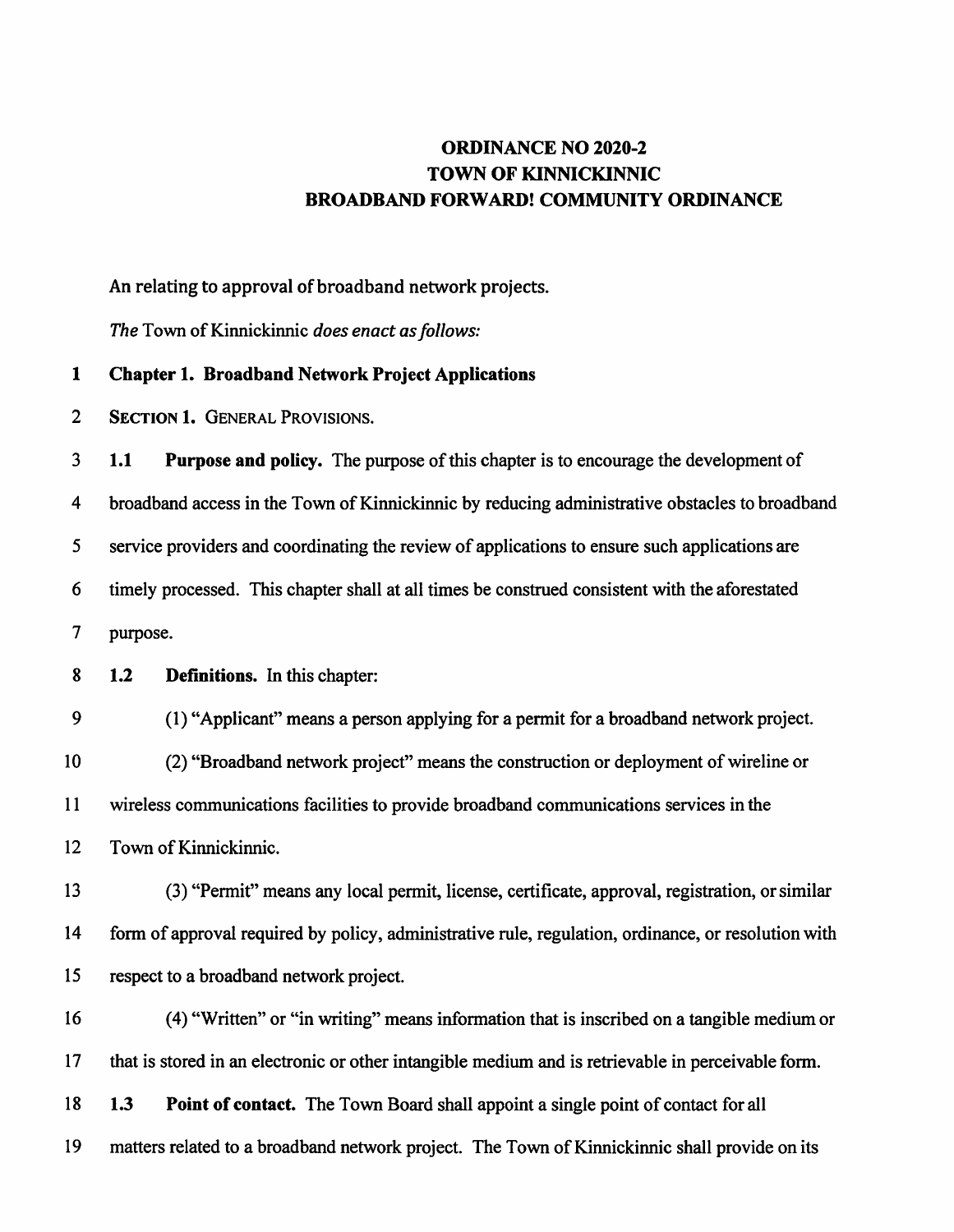| $\mathbf{1}$   | public website the contact information, including the e-mail address, for the point of contact                                                                                          |
|----------------|-----------------------------------------------------------------------------------------------------------------------------------------------------------------------------------------|
| $\overline{2}$ | authorized to receive a broadband network project application.                                                                                                                          |
| 3              | SECTION 2. ELECTRONIC SUBMISSION OF APPLICATIONS. An applicant may sign and file all                                                                                                    |
| 4              | forms, applications and documentation related to a broadband network project electronically.                                                                                            |
| 5              | SECTION 3. REVIEW OF APPLICATIONS. Notwithstanding any other provision in the Town of<br>Kinnickinnic, ordinances, resolutions, regulations, policies or practices to the contrary, the |
| 6              | following process shall apply exclusively upon receiving a broadband network project                                                                                                    |
| $\overline{7}$ | application:                                                                                                                                                                            |
| 8              | <b>Completeness review.</b> Upon receiving a broadband network project application the<br>3.1                                                                                           |
| 9              | Town of Kinnickinnic shall:                                                                                                                                                             |
| 10             | (1) Determine whether an application is complete and notify the applicant of the                                                                                                        |
| 11             | determination by the Town of Kinnickinnic in writing within 10 calendar days of receiving an                                                                                            |
| 12             | application. If the Town of Kinnickinnic does not notify the applicant in writing of its                                                                                                |
| 13             | completeness determination within 10 calendar days of receiving the application, the application                                                                                        |
| 14             | shall be considered complete.                                                                                                                                                           |
| 15             | (2) If the Town of Kinnickinnic determines that an application is not complete, the                                                                                                     |
| 16             | written notification to the applicant shall specify in detail the required information that is not                                                                                      |
| 17             | complete. The applicant may resubmit an application as often as necessary until the application                                                                                         |
| 18             | is complete.                                                                                                                                                                            |
| 19             | 3.2<br>Approval or denial of complete applications.                                                                                                                                     |
| 20             | (1) Within 60 calendar days of receiving an application that is complete, or considered                                                                                                 |
| 21             | complete under sub. (1), the Town of Kinnickinnic shall approve or deny the application and                                                                                             |
| 22             | provide the applicant written notification of the approval or denial. If the Town of Kinnickinnic                                                                                       |
|                |                                                                                                                                                                                         |